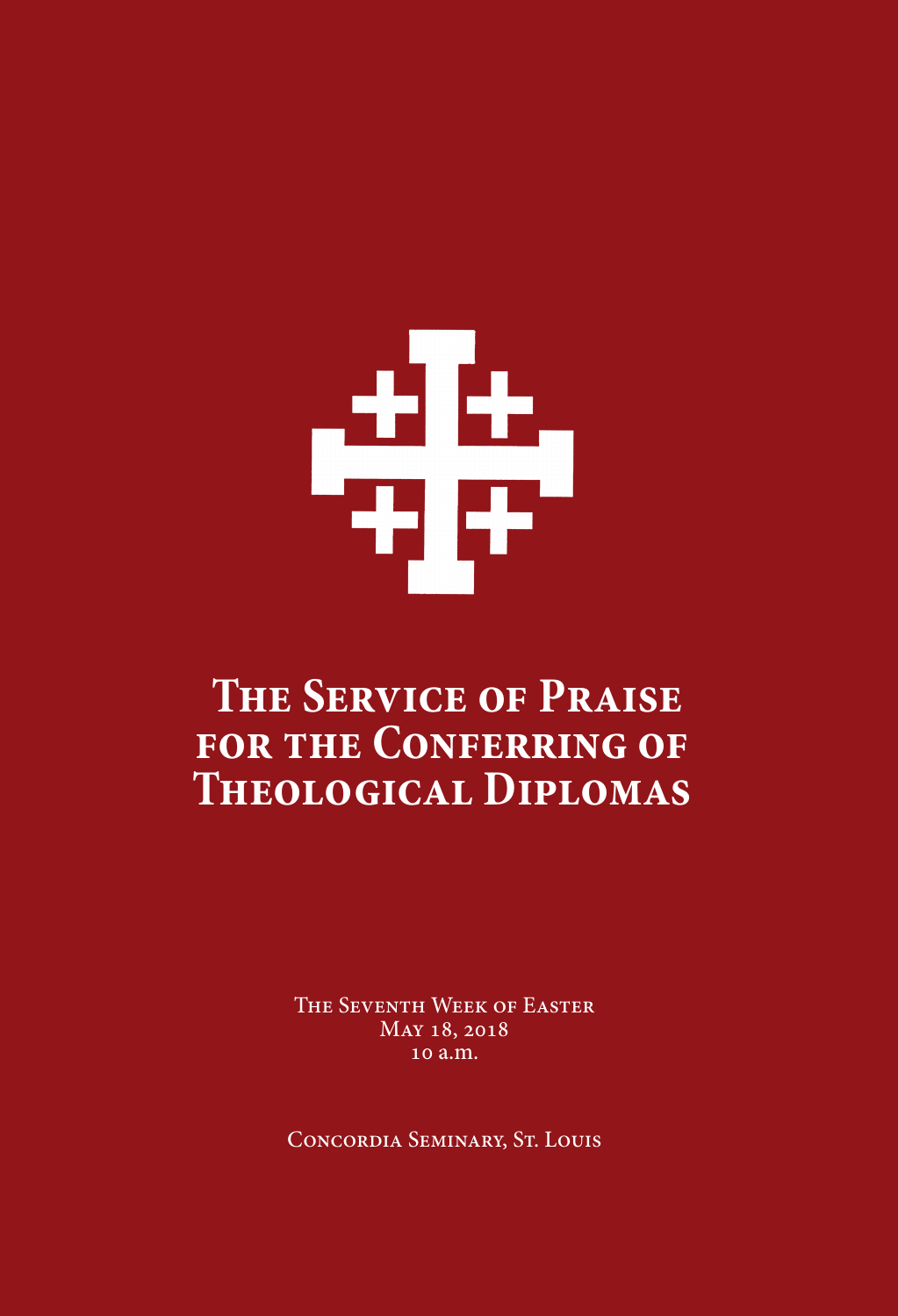*In Nomine Jesu*

# **THE PRE-SERVICE MUSIC**

*As the hymn is introduced, please stand and face the processional cross, turning as it passes you.*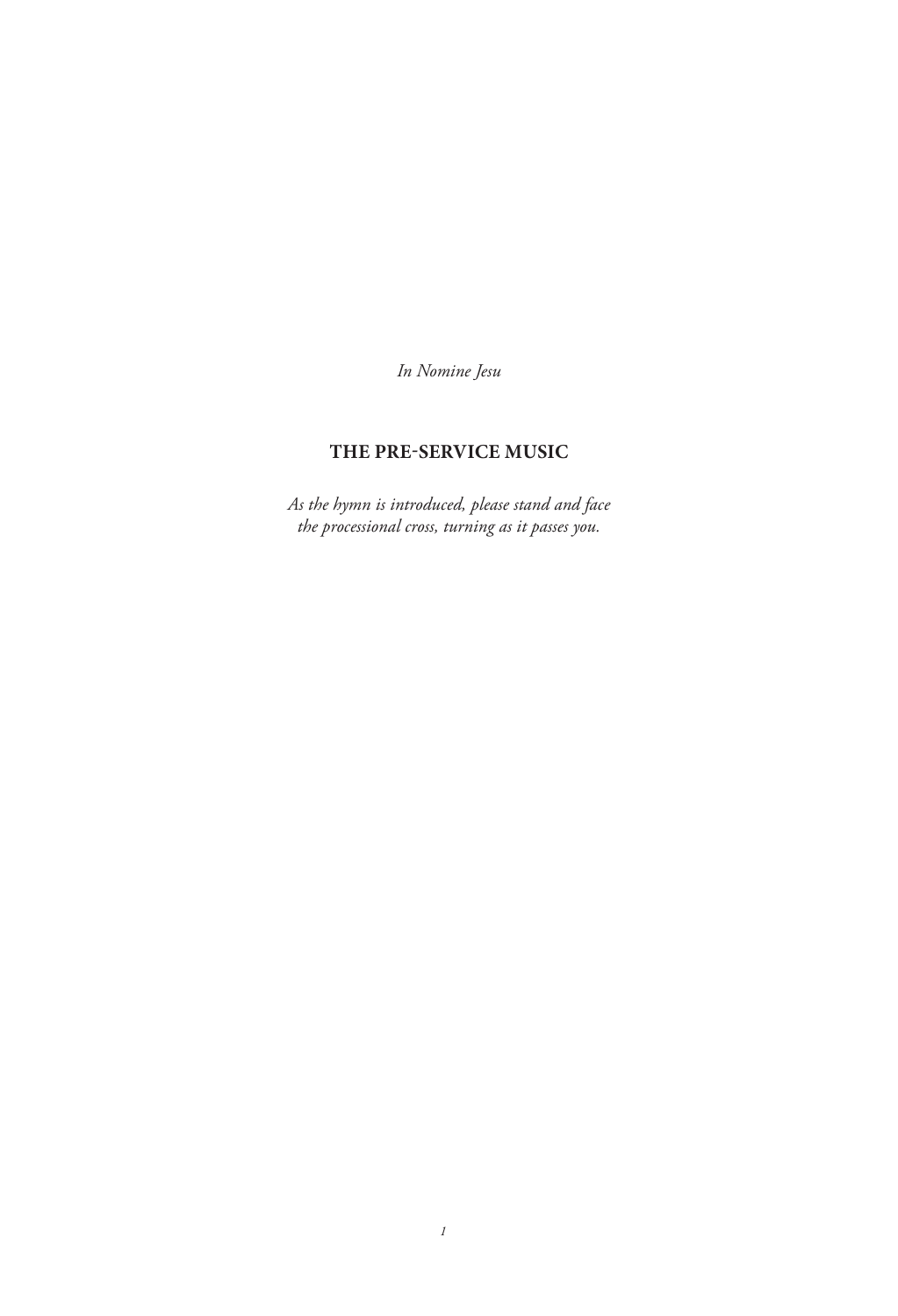#### **THE ENTRANCE HYMN**

*Come, Holy Ghost, God and Lord (LSB 497)*

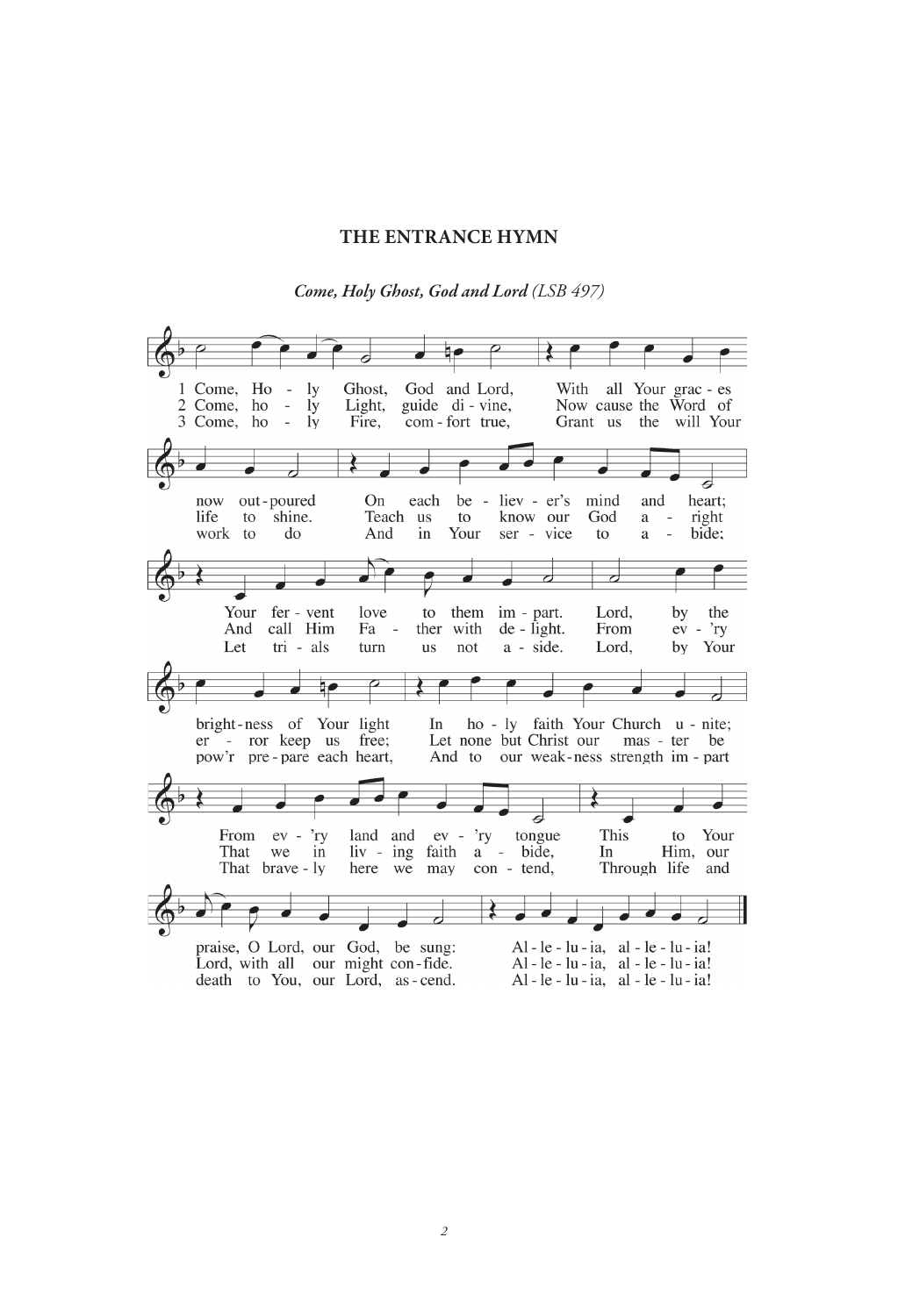#### **THE INVOCATION**

Liturgist: In the name of the Father and of the ✠ Son and of the Holy Spirit. Congregation: Amen.

- L: Alleluia! Christ is risen and ascended.
- C: **He is risen and ascended indeed. Alleluia!**

#### **THE POST-ASCENSION DIALOG**

- L: Alleluia. My mouth will speak in praise of the LORD.
- **C: And let all flesh bless His holy name forever and ever. Alleluia.**
- L: Christ has risen from the dead.
- **C: God the Father has crowned Him with glory and honor.**
- L: He has given Him dominion over the works of His hands;
- **C: He has put everything under His feet. Alleluia.**
- L: Alleluia. We know that Christ being raised from the dead will never die again;
- **C: Death no longer has dominion over Him.**
- L: I will not leave you as orphans.
- **C: I am going away and I am coming back to you. Alleluia.**
- L: Alleluia. I will pour out my Spirit on all flesh,
- **C: And your sons and your daughters shall prophesy.**
- L: With the heart one believes and is justified,
- **C: And with the mouth one confesses and is saved.**
- L: Glory be to the Father and to the Son
- **C: and to the Holy Spirit;**
- L: as it was in the beginning,
- **C: is now, and will be forever. Amen.**
- L: Alleluia. My mouth will speak in praise of the LORD.
- **C: And let all flesh bless His holy name forever and ever. Alleluia.**

*Psalm 145:21; Matthew 28:7; Hebrews 2:7; Psalm 8:6; Romans 6:9; John 14:18; John 14:28; Joel 2:28; Romans 10:10*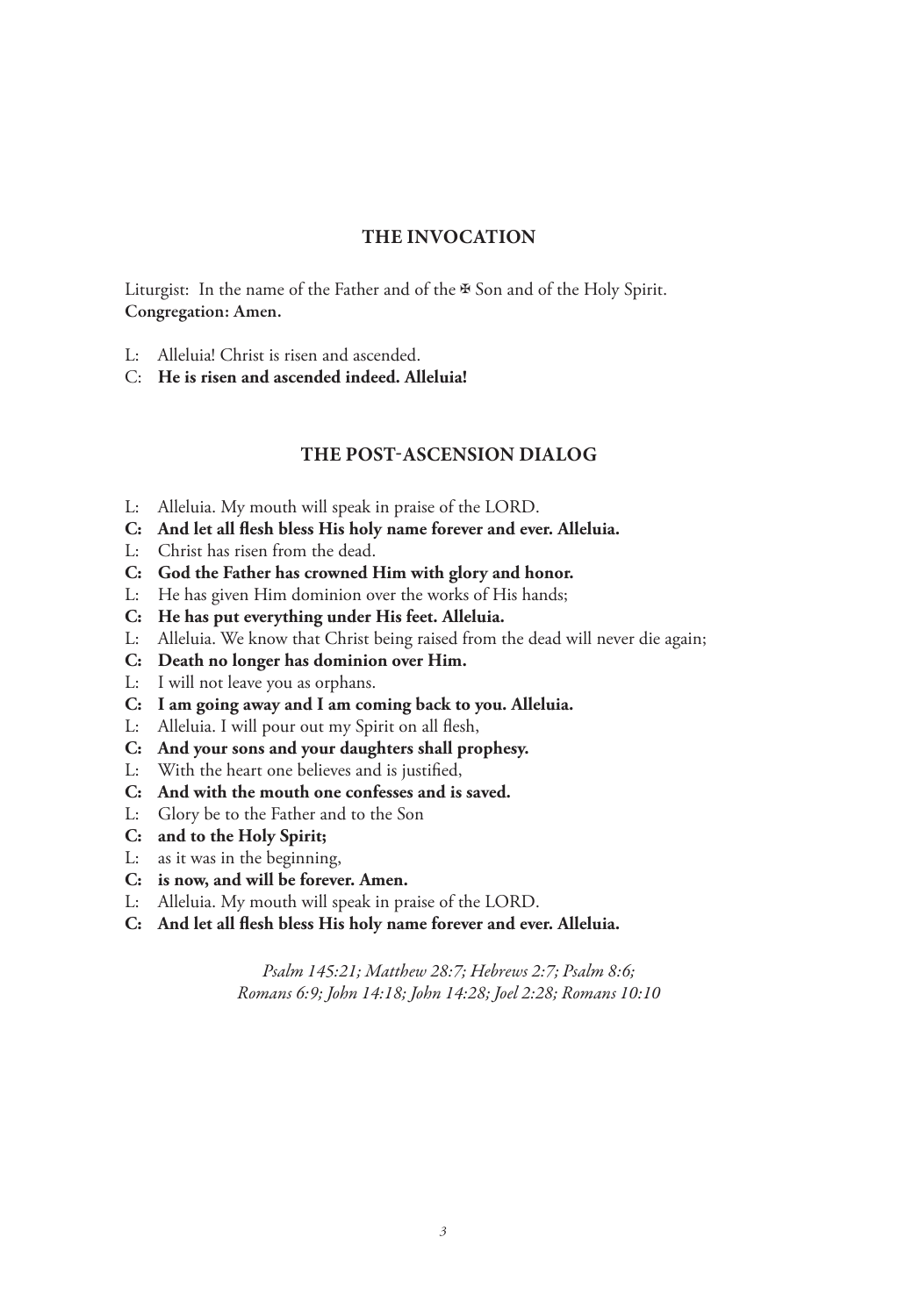#### **THE SALUTATION AND PRAYER OF THE DAY**

- L: The Lord be with you.
- **C: And also with you.**
- L: Let us pray: O King of glory, Lord of hosts, uplifted in triumph far above all heavens, leave us not without consolation but send us the Spirit of truth whom You promised from the Father; for You live and reign with Him and the Holy Spirit, one God, now and forever.
- **C: Amen.**

*Sit*

## **THE FIRST READING**

*Romans 8:12-17*

- L: This is the Word of the Lord.
- C: Thanks be to God.

*Stand*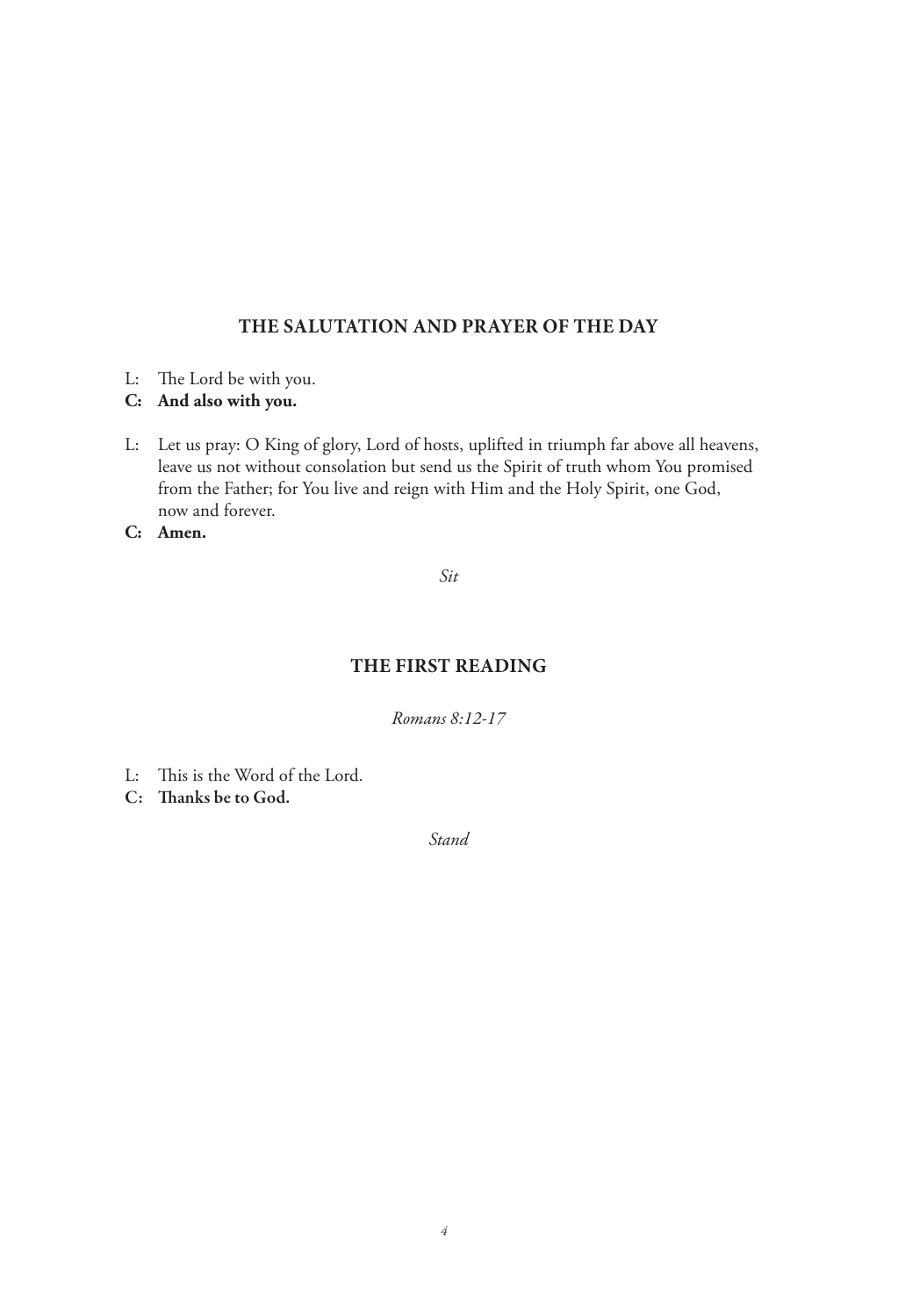#### **THE HYMN**

*Holy Spirit, the Dove Sent from Heaven (LSB 502)*

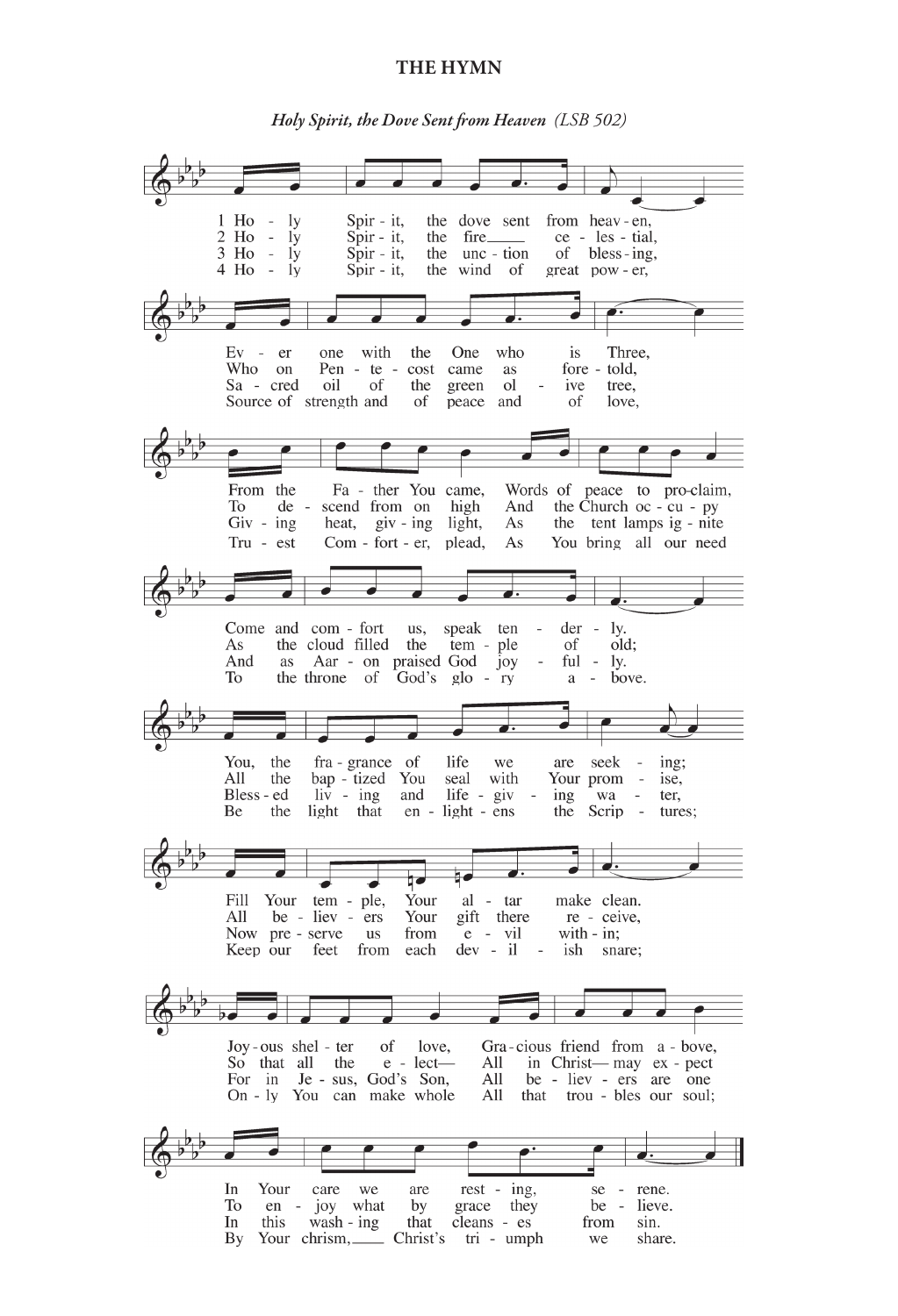# **THE GOSPEL READING**

*John 14:8-21*

- L: This is the Word of the Lord.
- **C: Thanks be to God.**

*Sit*

# **THE SERMON**

*We are Debtors*

*Romans 8:12-17*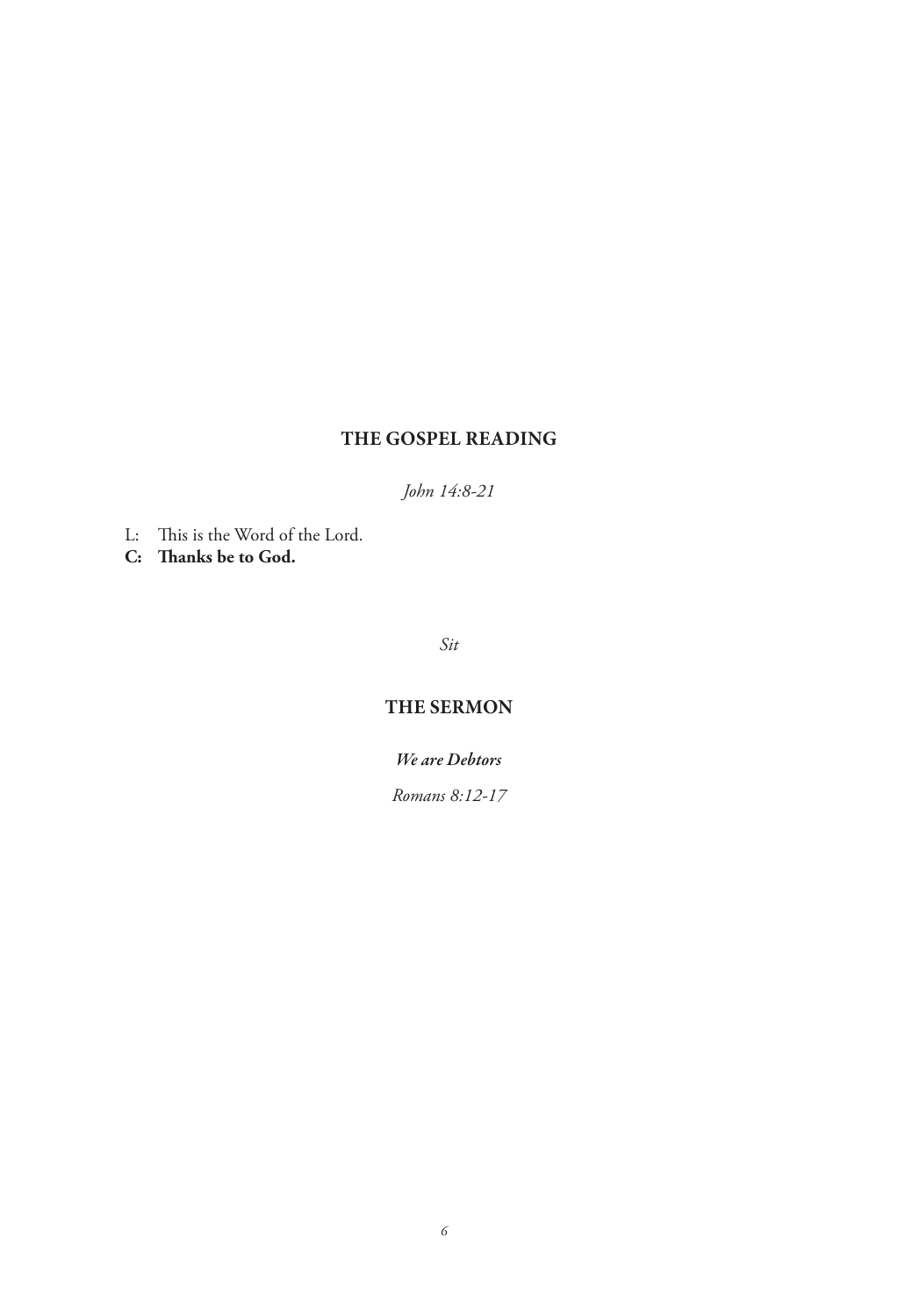#### *Stand*

#### **THE HYMN**

#### *Jesus, Thy Boundless Love to Me (LSB 683)*

Je - sus, Thybound - less 1 love  $f_{\Omega}$ me No thought can reach,  $n<sub>0</sub>$ 2 O May dwell, but Thy grant that noth - ing  $in$ my soul pure 3 This love un - wea - ried And daunt-less - ly  $\bf{I}$ pur - sue to weak-ness be suf-f'ring be  $4 \text{ In}$ Thy Thy love my peace, In U - nite my thank tongue de - clare; ful heart Thee, to  $a - l$ one; Oh, may Thy love pos - sess me whole, love Oh, may Thy love as - pire. hope Thee my re - new, shall cease, love my pow'r; And when the storms of life And reign with-out  $\rm{a}$ ri - val there! Thine whol-ly, Thine  $a$ crown! All My joy, my trea-sure, and my cold-ness from my fire! And<br>hour, Be Burn in my soul like heav'n-ly day and night, be  $\mathcal{O}$  $Je - sus, in$ that  $fi$  -  $nal$ Thou my rod and stant flame. lone  $\mathbf I$ am: Be Thou a - lone my con 'ry act, word, thought<br>this sa - cred trea -<br>me safe - ly to heart re - move; My  $ev$ be love.  $\operatorname{all}$ guard sure there. my care To trea -And draw and guide, Thy side! staff

#### **THE RITE OF CERTIFICATION FOR THE HOLY MINISTRY**

#### **THE RITE OF CERTIFICATION FOR THE DIACONATE**

#### **THE CHARGE TO THE DEFERRED PASTORAL AND DEACONESS CANDIDATES**

#### **THE CHARGE TO DEFERRED VICARS, RESIDENTIAL ALTERNATE ROUTE VICARS AND DEACONESS INTERNS**

*Stand*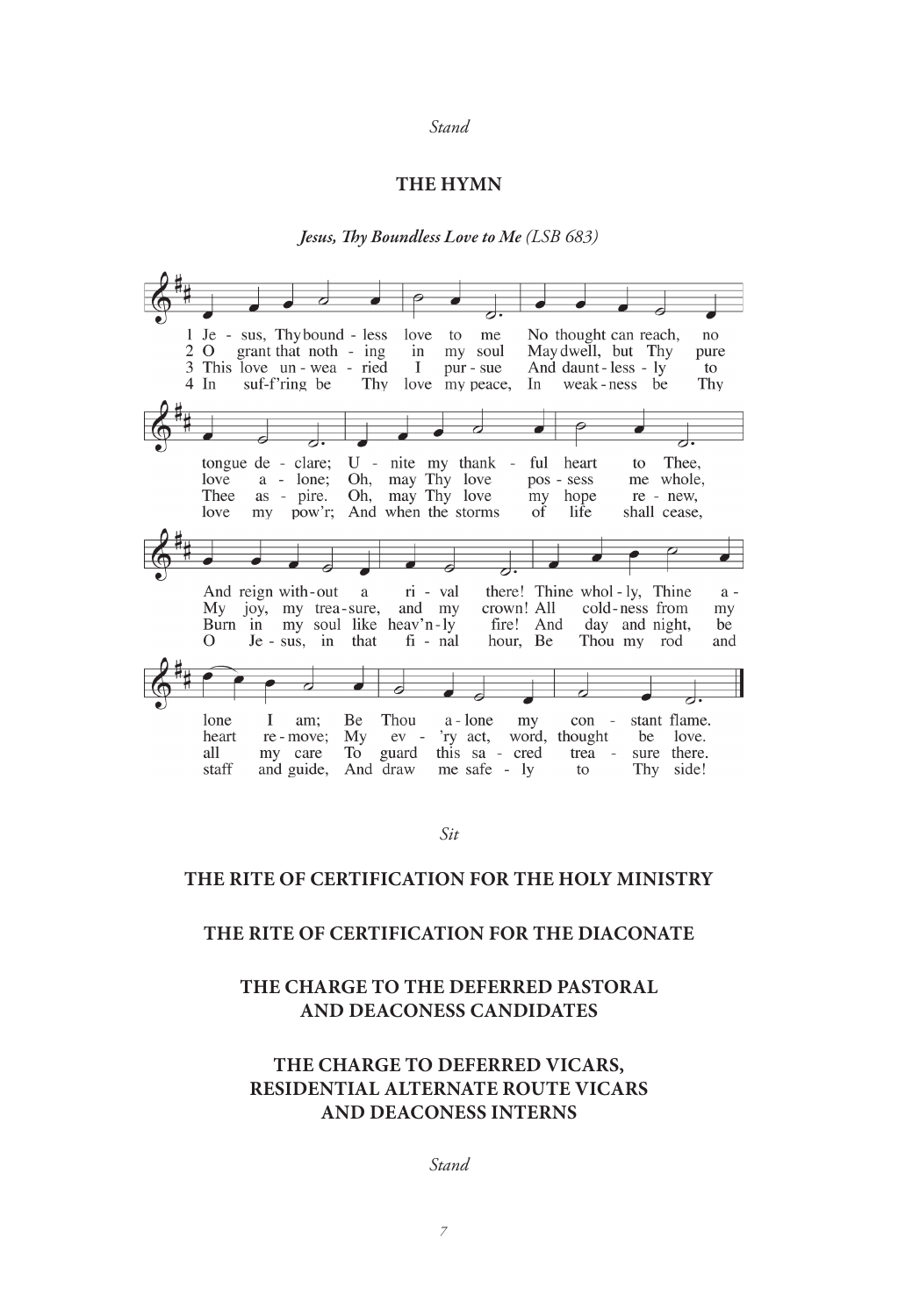#### **THE LITANY FOR THE SERVANTS OF THE WORD**

- L: O God the Father in heaven,
- **C: Have mercy on us.**
- L: O God the Son, Redeemer of the world,
- **C: Have mercy on us.**
- L: O God the Holy Spirit,
- **C: Help us, good Lord.**
- L: For thankful hearts to discern Your will, For special measure of Your Spirit, For mindfulness of the prayers of the church for us, For a clear vision of Christ crucified and risen:
- **C: We ask You to hear us, good Lord.**
- L: To find joy in being small followers of a great Lord, To find excitement in Your working among people through Your Word and Sacraments. To find purpose in serving You and Your people in the church, To find peace in the five wounds and the open tomb:
- **C: We ask for Your grace, heavenly Father.**
- L: O Lord, Jesus Christ, Son of God,
- **C: We ask You to hear us.**
- L: O Lamb of God, You take away the sin of the world:
- **C: Have mercy on us.**
- L: O Lamb of God, You take away the sin of the world:
- **C: Have mercy on us.**
- L: O Lamb of God, You take away the sin of the world:
- **C: Grant us Your peace.**
- L: O Christ,
- **C: Hear us.**
- L: O Lord,
- **C: Have mercy on us.**
- L: O Christ,
- **C: Have mercy on us. Lord, have mercy on us. Amen.**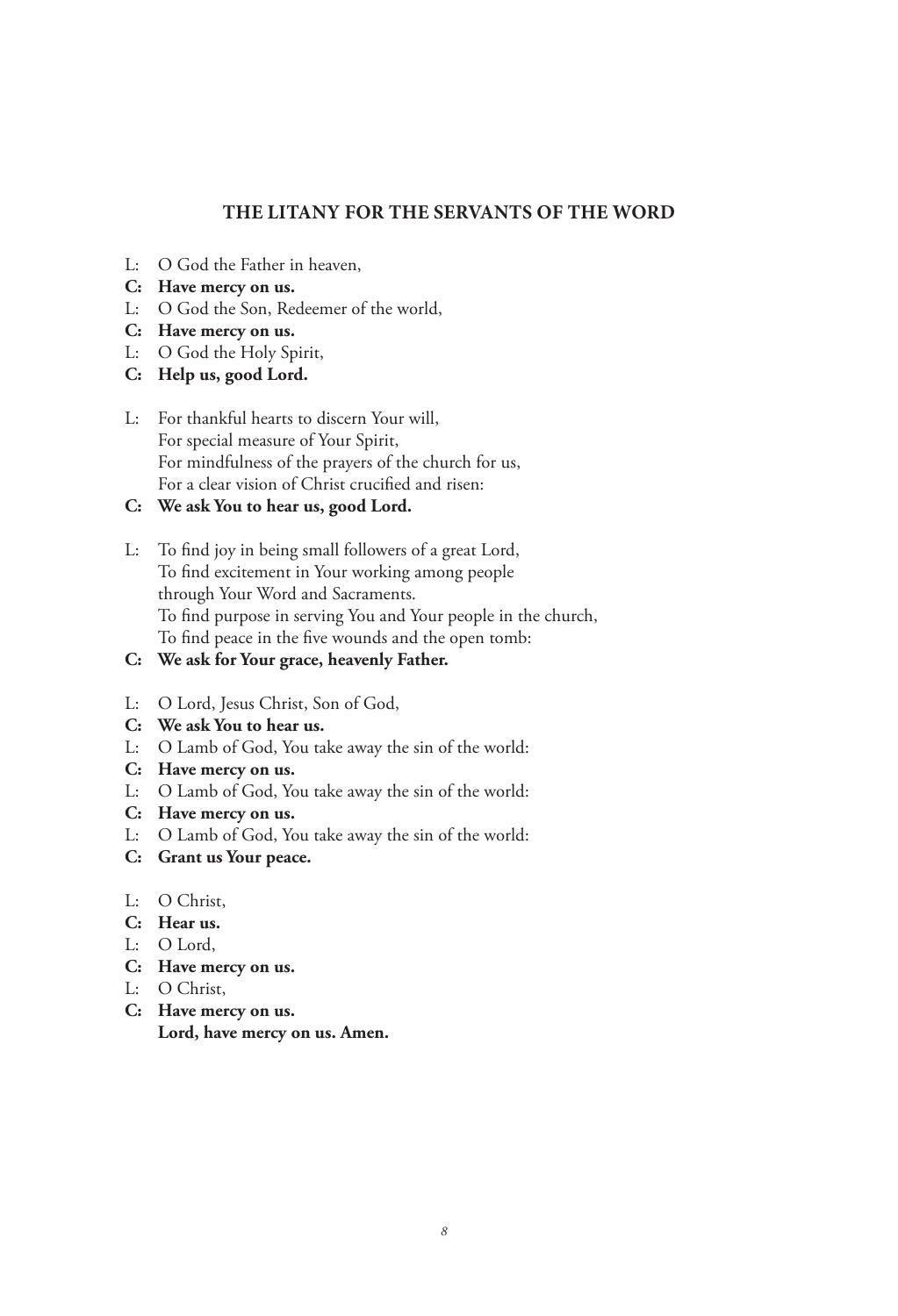#### **THE LORD'S PRAYER**

- L: Taught by our Lord and trusting His promises, we are bold to pray:
- **C: Our Father, who art in heaven, hallowed be Thy name, Thy kingdom come, Thy will be done on earth as it is in heaven. Give us this day our daily bread; and forgive us our trespasses as we forgive those who trespass against us; and lead us not into temptation, but deliver us from evil. For Thine is the kingdom and the power and the glory forever and ever. Amen.**

#### **THE BLESSING**

- L: The blessing of the Lord God, the Father Almighty, the blessing of Christ Jesus, the Son, the Lamb who was slain and raised from the dead, and the blessing of the Spirit of truth, be among you and remain with you always.
- **C: Amen.**
- L: Alleluia! Christ is risen and ascended.
- **C: He is risen and ascended indeed. Alleluia!**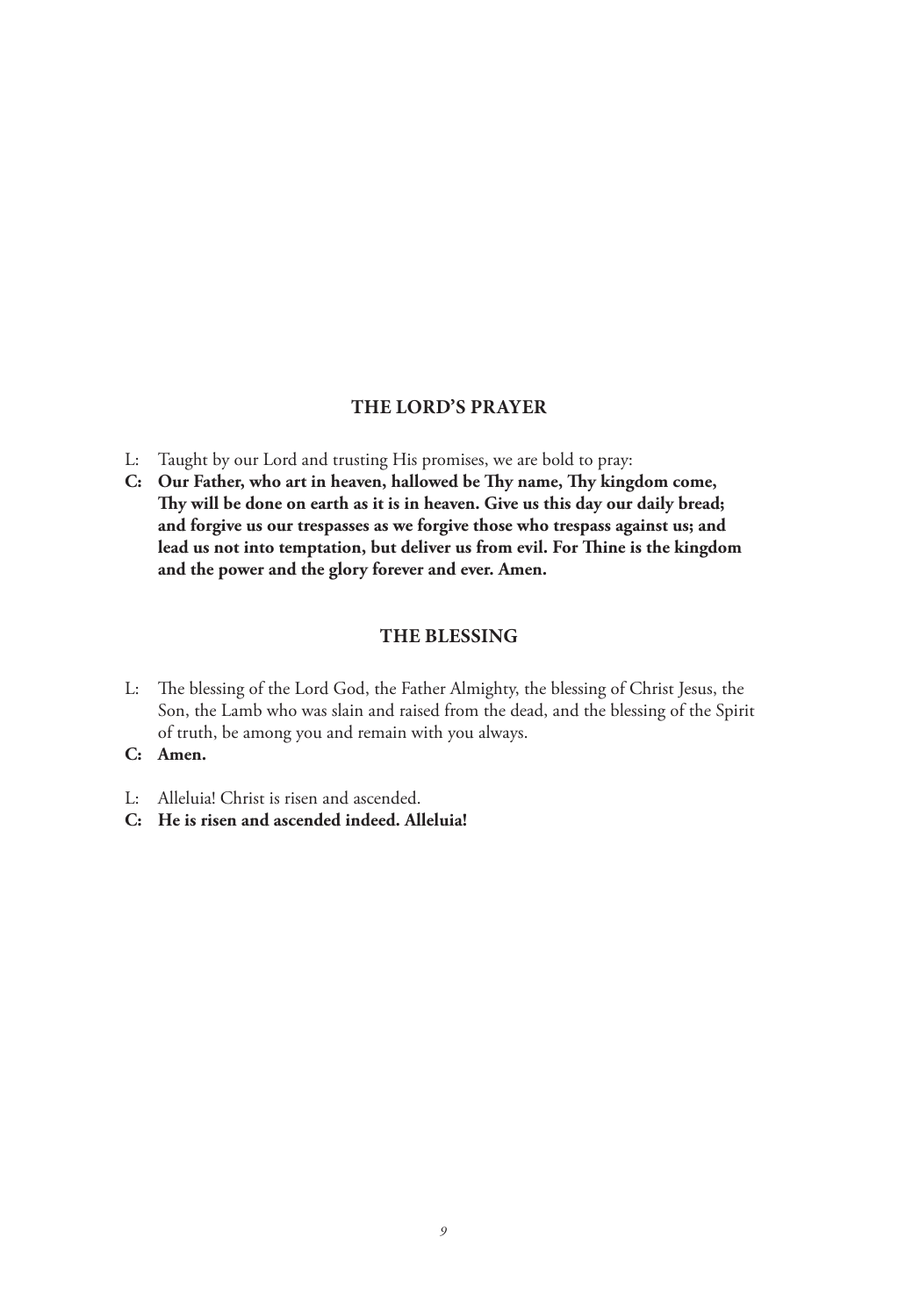#### **THE SENDING HYMN**

#### *Christ the Eternal Lord (LSB 829)*



Whose praise unending ages sing, Whom yet unseen we love; When mortal life is past Your voice from heaven's throne Shall call Your children home at last

To know as we are known.

*Soli Deo Gloria*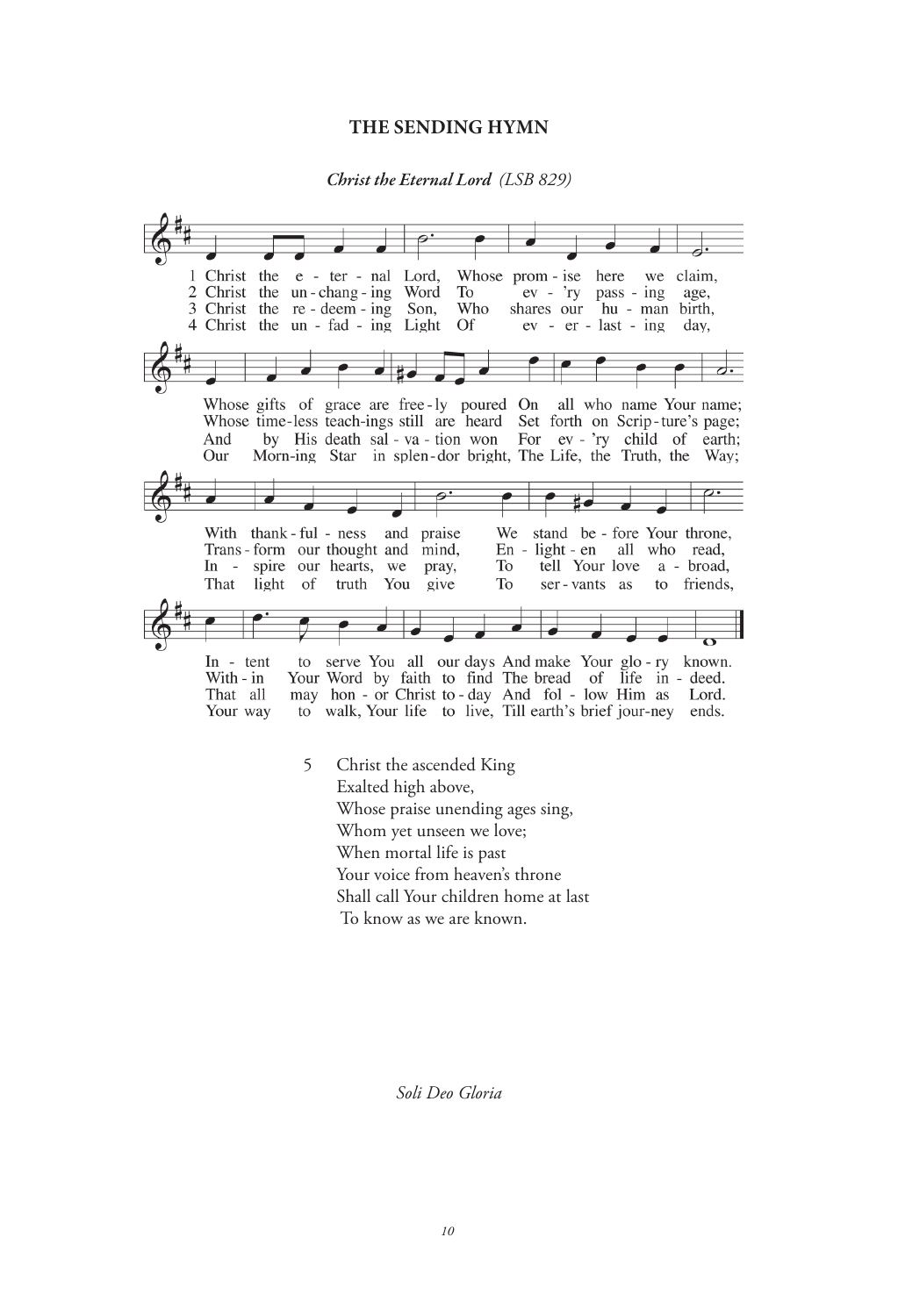#### **THE SERVANTS OF THE WORD**

#### *Preacher*

The Reverend Doctor David Peter *Associate Professor of Practical Theology Chairman of the Department of Practical Theology Placement Counselor*

#### *Liturgists*

The Reverend Doctor Dale A. Meyer *President Professor of Practical Theology*

The Reverend Doctor Glenn Nielsen *Professor of Practical Theology Director of Placement Director of Vicarage and Deaconess Internships*

The Reverend David Lewis *Assistant Professor of Exegetical Theology Director of Certification*

#### *Organist*

Doctor James Marriott *Kreft Chair for Music Arts Director of Musical Arts*

*The streamers, if used in the service, add elements of movement and color. They are celebratory in nature, accenting the celebration of Christ Jesus the Lord's resurrection and His ascension to the right hand of His Father and the certification of men and women for service in the church.*

#### ACKNOWLEDGMENTS:

Liturgical Elements from Lutheran Service Book © 2006 Concordia Publishing House. Reprinted with permission. Holy Bible, English Standard Version, copyright 2001 by Crossway Bibles, a division of Good News Publishers. Used by permission. Blessing from Sundays and Seasons. Copyright © 2015 Augsburg Fortress. Used by permission. "Come, Holy Ghost, God and Lord" Text: © 1941 Concordia Publishing House. Used by permission: LSB Hymn License .NET, no. 100010935. "Holy Spirit, the Dove Sent from Heaven" Text (English) © 2004 Stephen P. Starke; Tune © 1977 Philip W. Blycker. Used by permission: LSB Hymn License .NET, no. 100010935. "Jesus, Thy Boundless Love to Me" Tune © Oxford University Press. Used by permission: LSB Hymn License .NET, no. 100010935. "Christ the Eternal Lord" Text © 1999 Hope Publishing Co. Used by permission: LSB Hymn License .NET, no. 100010935.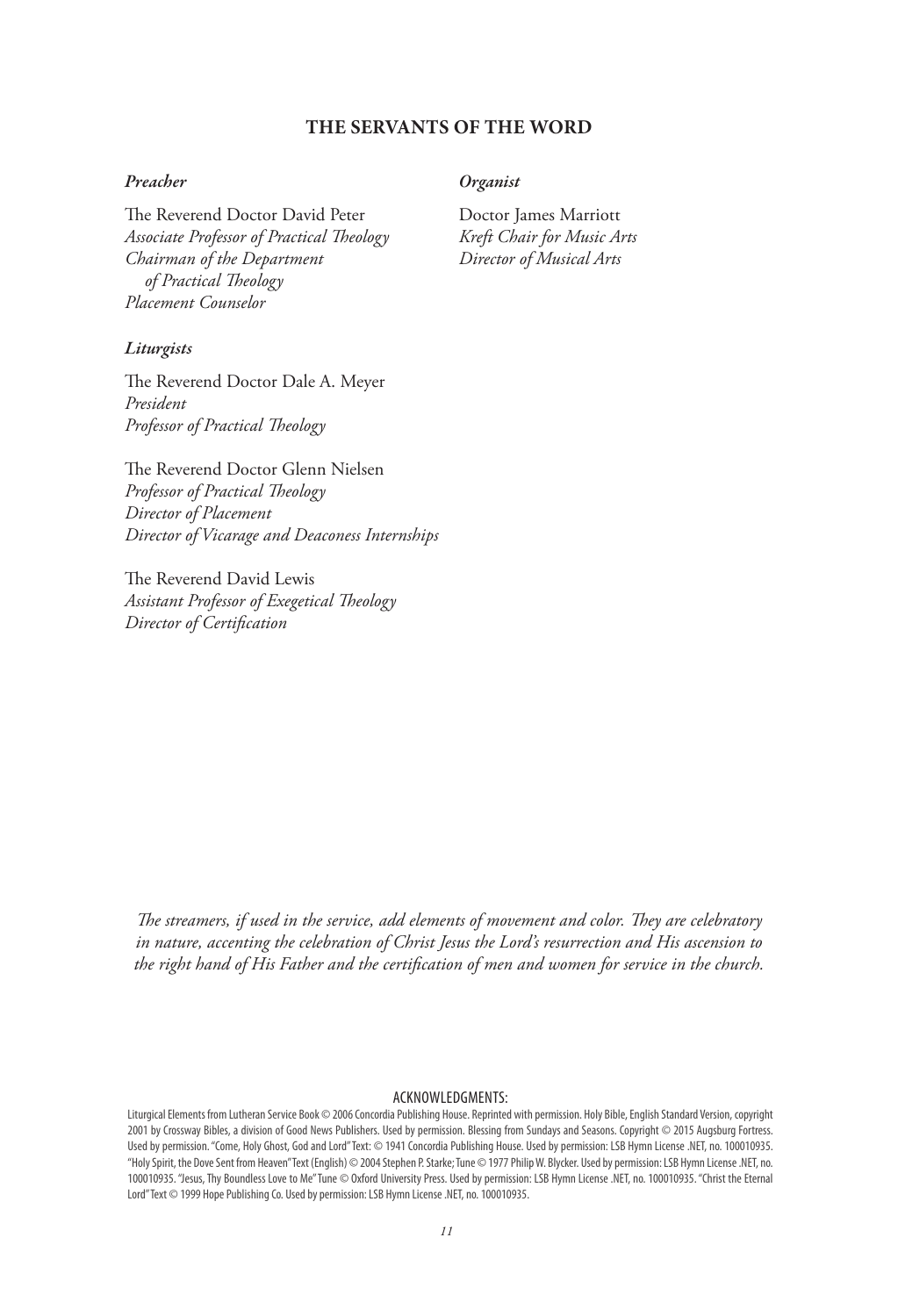#### **CANDIDATES FOR THE OFFICE OF THE HOLY MINISTRY**

*FALL 2017*

**Apfel, Michael** *Trinity Lutheran Church* Fort Scott, Kansas

**Dube, Michael** *Light of the Valley* Elk Grove, California

**Eddins, Andrew** *Fountain of Life Community Church* La Mirada, California

**Gensch, Jeremiah** (Placement pending)

**Grant, Christopher** *Trinity Lutheran Church* Walden, New York

**Hass, Matthew** *LCMS New Jersey District* Mountainside, New Jersey

**Hoeppner, Seth** *Faith Lutheran Church* Watertown, Wisconsin

**Johnson, Frank** *Redeemer Lutheran Church* Fort Collins, Colorado

#### *SPRING 2018*

**Abbott, Kenton** *St. John's Lutheran Church* Ellinwood, Kansas

**Barron, Kevin** *Calvary Lutheran Church* Baltimore, Maryland

**Kraft, Austin** *Grace Fellowship Lutheran Church* Gypsum, Colorado

**Mercer, Ernest (Alan)** *Peace Lutheran Church* Galloway, New Jersey

**Miklos, Troy** *St. Paul Lutheran Church* Fort Worth, Texas

**Pankau, Jason** *Trinity Lutheran Church* Roselle, Illinois

**Popp, Michael** *Grace Lutheran Church* Jacksonville, Florida

**Staub, Aaron** *Concordia Lutheran Schools* Omaha, Nebraska

**Wiley, Joshua** *Redeemer Lutheran Church* Kimberly, Idaho

**Wilson, Robert** *St. Paul Lutheran Church* Monroe, New York

**Belt, Andrew** *Christ Lutheran Church* Marshfield, Wisconsin

**Bentz, Tyson** *Lutheran Church of the Lakes* Addison, Michigan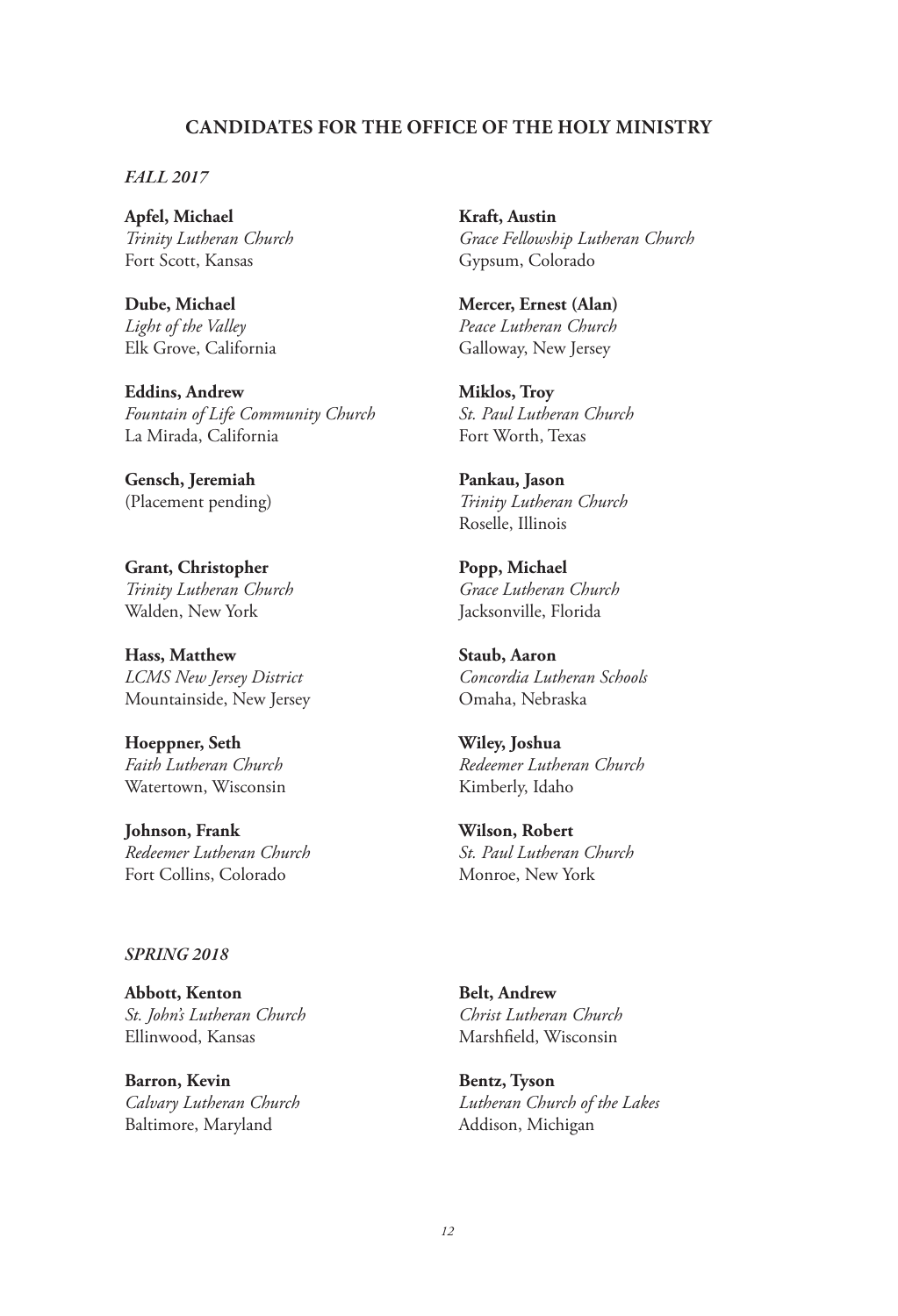**Berlinski, Jacob** *Rivercliff Lutheran Church* Sandy Springs, Georgia

**Berteau, Benjamin** *St. Luke Lutheran Church* Cabot, Pennsylvania

**Blas, David** *Good Shepherd Lutheran Church* Sheboygan, Wisconsin

**Brooks, Corey** (Placement pending)

**Brouwer, Jacob (Jack)** (Placement pending)

**Clemens, Daniel** *King of Kings Lutheran Church* Kansas City, Missouri

**Cobos, John** *Messiah Lutheran Church* Tampa, Florida

**Coop, Andrew** *St. Paul Lutheran Church* Ankeny, Iowa

**DiLiberto, Anthony** *LCMS Board for International Mission* Puerto Rico

**Duerr, Nicholas** *Hosanna Lutheran Church* Mesa, Arizona

**Elliott, John** *St. Luke's Lutheran Church* Oviedo, Florida

**Garcia, Adan (Chris)** *Immanuel Lutheran Church* Bay City, Michigan

**Franco Arango, José Mauricio** (Call pending)

**Grueninger, William** *St. Paul's Lutheran Church* Decatur, Illinois

**Handschke, Samuel** *Faith Lutheran Church* Pierre, South Dakota

**Hansen, Michael** *St. Matthew Lutheran Church* Walled Lake/Wixom, Michigan

**Hanson, Joseph** *First Lutheran Church* Missouri Valley, Iowa

**Harris, Alexander** *Royal Redeemer Lutheran Church* North Royalton, Ohio

**Hart, Henry (Frank)** *Oikos Lutheran Church* Houston, Texas

**Heaton, William (Chris)** *St. Paul's Lutheran Church* Fulton, Missouri

**Hofmann, Michael** *Trinity Lutheran Church* Houston, Texas

**Jones, Andrew** *First Lutheran Church* Concord, California

**Jording, Jeremiah** *Immanuel Lutheran Church* Spirit Lake, Iowa

**Kasper, Garret** *Christ Lutheran Church* Remsen, Iowa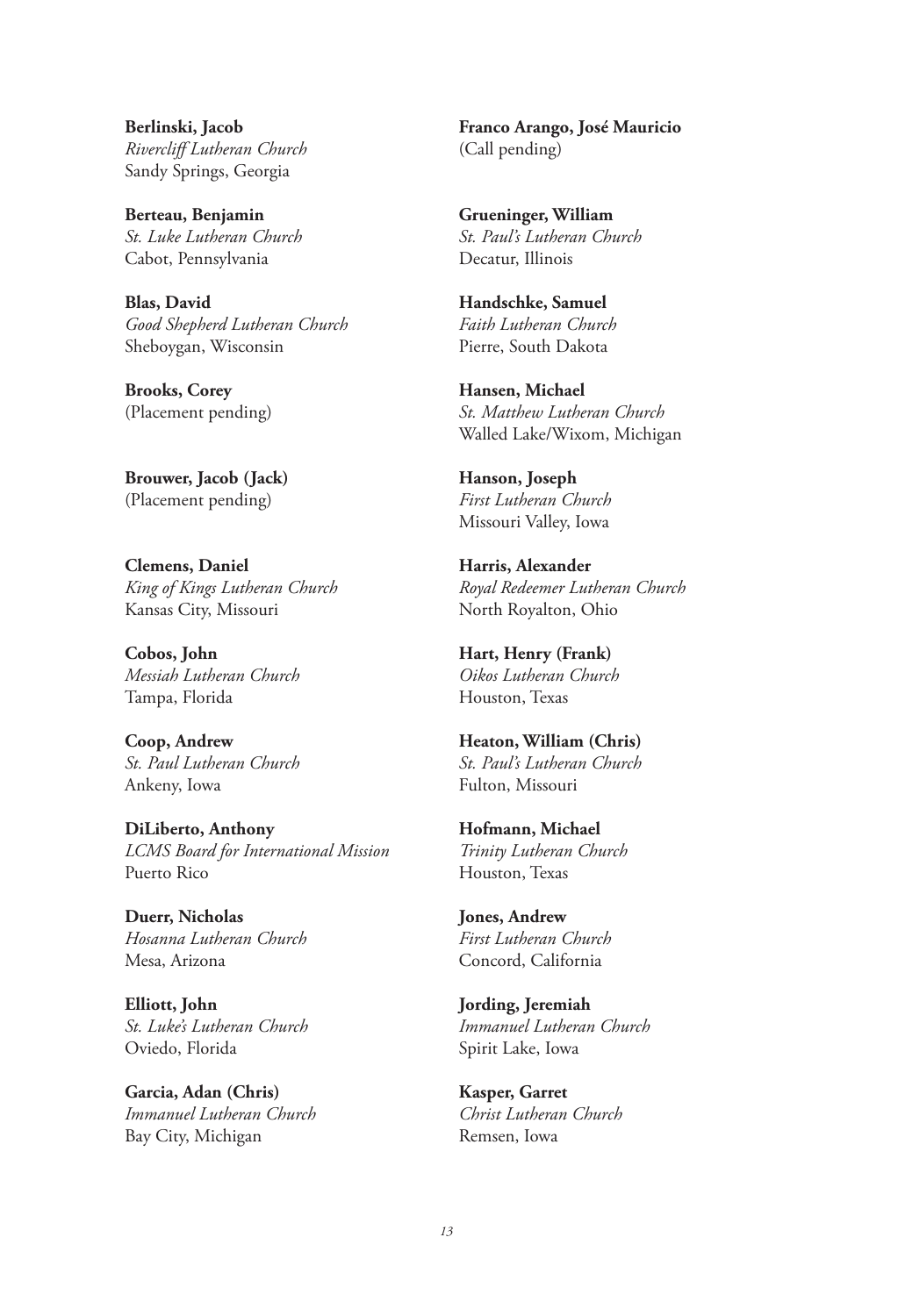**Kegley, Casey** *Bethlehem Lutheran Church* Ridgewood, New Jersey

**Kegley, Noah** *St. Paul's Lutheran Church* West Allis, Wisconsin

**Knauss-Behal, Matthew** *Community Lutheran Church* Escondido, California

**Knippa, Colter** *Zion Lutheran Church* North Highlands, California

**Koenig, Jarod** *Redeemer Lutheran Church* Springfield/Nixa, Missouri

**Kosberg, Adam** *Calvary Lutheran Church* Charleston, South Carolina

**Kubowicz, Andrew** *St. Paul Lutheran Church* Boca Raton, Florida

**LaFore, David** *Trinity Lutheran Church* Mount Angel, Oregon

**Metzler, Michael** *St. Paul Lutheran Church* Hinckley, Minnesota

**Morales López, Cristian Ivan** (Placement pending)

**Moretz, Mark** *Concordia Lutheran Church* Hagerstown, Maryland

**Newton, Joel** *St. Johns Lutheran Church* Park Rapids, Minnesota

**Ondov, Daniel** *Redeemer Lutheran Church* Marquette, Michigan

**Pitsch, Alexander (Scott)** *King of Kings Lutheran Church* Chesterfield, Missouri

**Pretznow, Mark** *Lamb of God Lutheran Church* Flint, Michigan

**Ramstad, Christopher** *Immanuel Lutheran Church* Columbus, Nebraska

**Rand, Greg** (Placement pending)

**Roberts, Bryan** *Zion Lutheran Church* Pevely, Missouri

**Roedsens, Jacob** *Our Savior Lutheran Church* Lake Worth, Florida

**Rosales, Edmundo** (Placement pending)

**Sanabria, Miguel Andrés** *Faith Lutheran Church* Hialeah, Florida

**Schaffer, Gregory** *St. Peter's Lutheran Church* Davenport, Nebraska

**Schmidt, Joshua** *Lutheran Church of Messiah* Grand Junction, Colorado

**Schultz, Nathan** *St. John's Lutheran Church* Bloomfield, New Jersey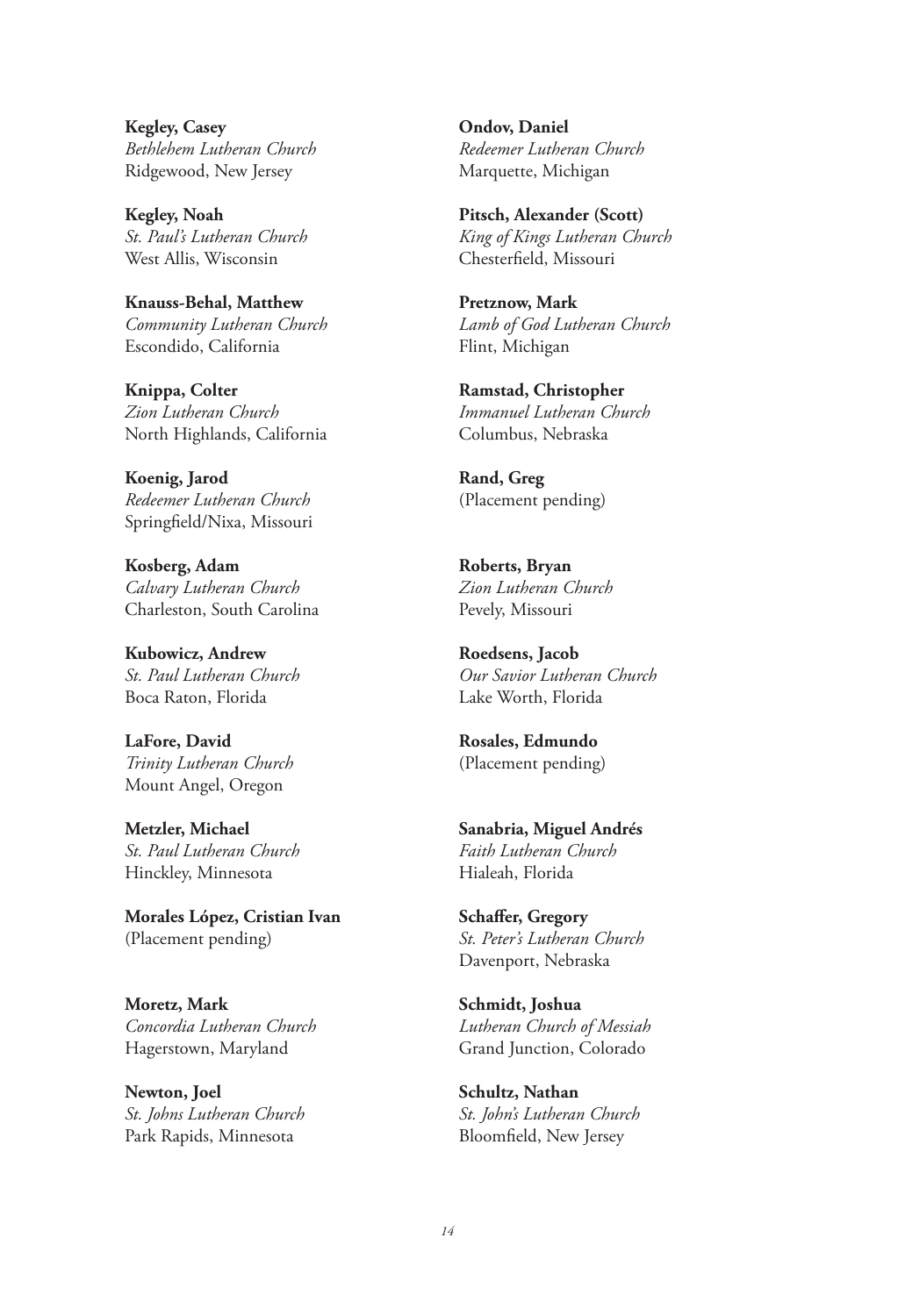**Schwarz, Mark** *Trinity Lutheran Church* Carlos, Minnesota

**Sessa, Samuel** *Redeemer Lutheran Church* Fort Collins, Colorado

**Shudy, David** *Grace Lutheran Church* Alma Center, Wisconsin *St. John Lutheran Church* Black River Falls, Wisconsin

**Small, David** *Calvary Lutheran Church* Medford, New Jersey

**Sterling, Aaron** *Christ the Shepherd Lutheran Church* Alpharetta, Georgia

**Thompson, Lawton** *St. Luke's Lutheran Church* Oviedo, Florida

**Toma, Jim** (Placement pending) **Torreson, Jonathan** *St. John's Lutheran Church* Decatur, Illinois

**Ulm, Joshua** *Ascension Lutheran Church* North Olmsted, Ohio

**Vanderhyde, Joshua** *Faith Lutheran Church* Carbondale, Colorado

**Warner, Daniel** *Shepherd of the Mountains Lutheran Church* Pinetop, Arizona

#### **Wiegert, Mark**

*Trinity Lutheran Church* Stanford, Montana *Our Savior Lutheran Church* Denton, Montana *St. Paul Lutheran Church* Lewistown, Montana

**Wolfgram Andrew** *St. John's Lutheran Church*

Groton, South Dakota *Zion Lutheran Church* Andover, South Dakota

#### **CANDIDATES FOR THE OFFICE OF DEACONESS**

*SPRING 2018*

**Cabrales, María del Carmen** *Apostles Lutheran Church* Peoria, Arizona

**Newton, Sarah** *St. Johns Lutheran Church* Park Rapids, Minnesota

#### **DEFERRED CANDIDATES**

**Anderson, Ryan Freudenburg, Trevor Hatesohl, Andrew Lehenbauer, Andrew** **Murphy, Devin Reiter, Ahren Voges, Jordan Watt, Luke**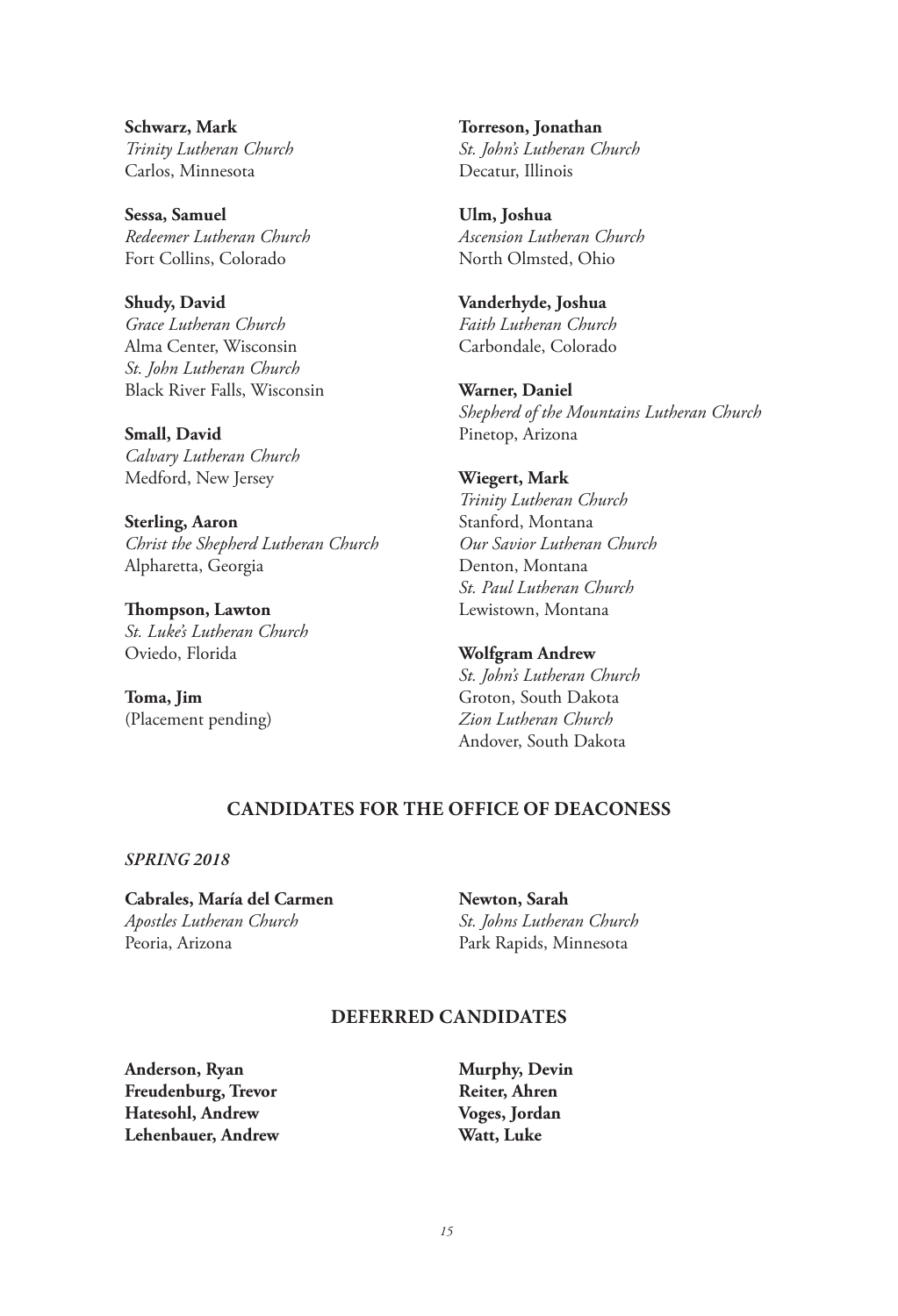#### **DEFERRED DEACONESS CANDIDATE**

**Jostes, Laura**

#### **DEFERRED VICARS**

**Finger, Sylvan** *First Lutheran Church* Willows, California *Mount Olive Lutheran Church* Corning, California

**Steffenson, Jason** *First Lutheran Church* Ada, Oklahoma

**Terral, Paul** *Faith Lutheran Church* Gainesville, Texas

**Jenkins, William (Jeff)** *Redeemer Lutheran Church* Lubbock, Texas

## **RESIDENTIAL ALTERNATE ROUTE VICAR**

**Shane, Brian** *Beautiful Savior Lutheran Church* Fargo, North Dakota

#### **DEACONESS INTERNS**

#### **Highley, Rachell**

*Christ's Greenfield Lutheran Church* Gilbert, Arizona *Saving Grace Lutheran Church* Queen Creek, Arizona

**Musegades, Michele** *St. Peter's Lutheran Church*

Columbus, Indiana

**Sharp, Bridgette** *Holy Shepherd Lutheran Church* Haslet, Texas